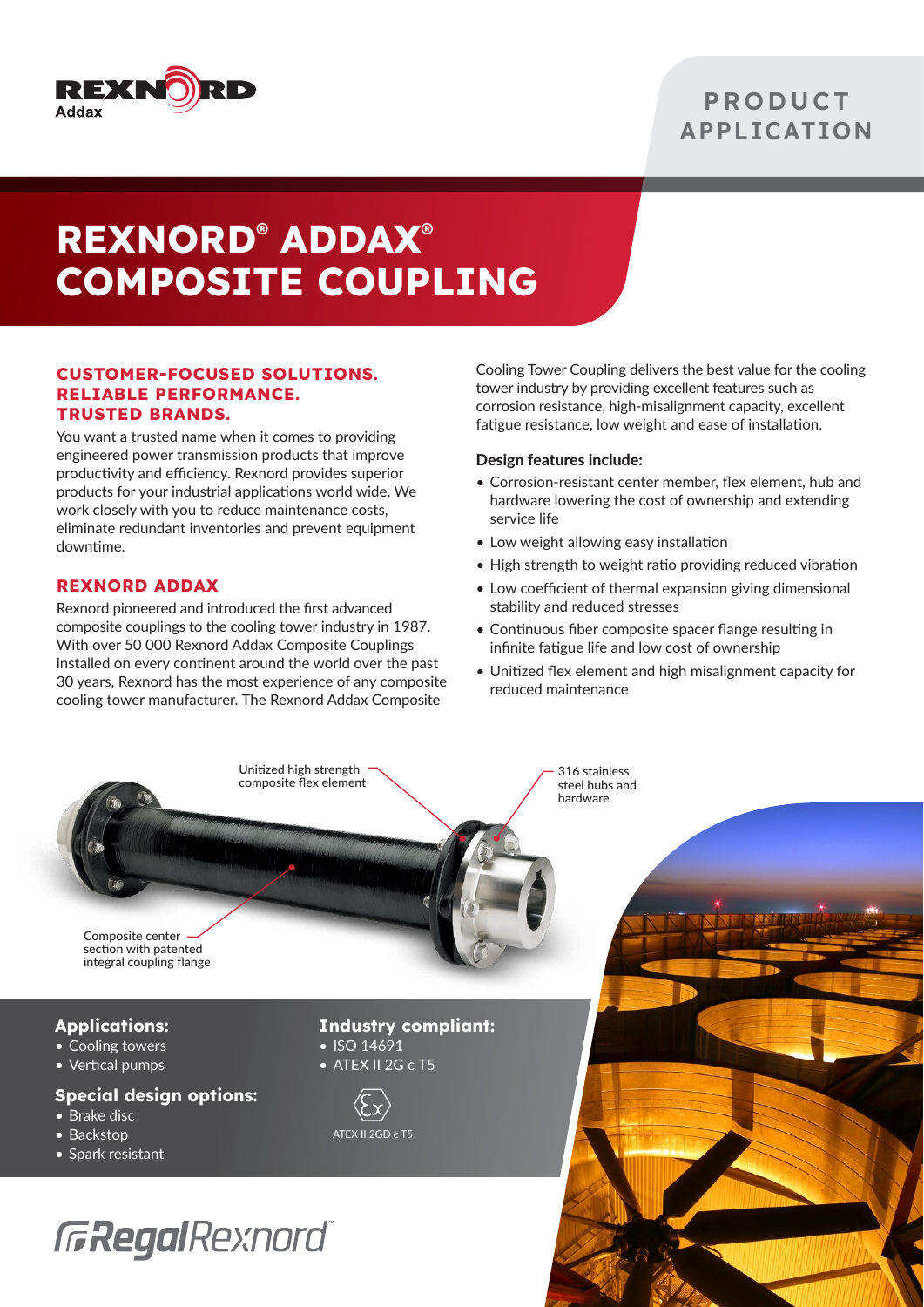## **REXNORD® ADDAX® COMPOSITE COUPLING**



| Model<br><b>Series</b> | <b>Spacer</b><br>& Flange<br><b>Material</b> | Max<br>DBSE@<br><b>1780 RPM</b><br>@ 1.15SF | Max<br>DBSE@<br><b>1480 RPM</b><br>@ 1.15SF | <b>Max Bore</b>                                          |                   | A                 | B                 |                           | C                                                        |                  | D                  | Min<br><b>DBSE</b> | Min              |
|------------------------|----------------------------------------------|---------------------------------------------|---------------------------------------------|----------------------------------------------------------|-------------------|-------------------|-------------------|---------------------------|----------------------------------------------------------|------------------|--------------------|--------------------|------------------|
|                        |                                              |                                             |                                             | <b>Standard</b>                                          | Oversized         |                   |                   | <b>Standard Oversized</b> | <b>Standard</b>                                          | Oversized        |                    |                    | <b>Bore</b>      |
|                        |                                              | $(in)$ mm                                   | $(in)$ mm                                   | $(in)$ mm                                                | $(in)$ mm         | (in) mm           | $(in)$ mm         | $(in)$ mm                 | (in) mm                                                  | (in) mm          | (in) mm            | $(in)$ mm          | $(in)$ mm        |
| 350.275                | LRF                                          | (95) / 2413                                 | (106) / 2692                                | (2,13) / 55                                              | $(2,38)$ /<br>65  | $(5,25)$ /<br>133 | $(3,06)$ /<br>78  | (4) / 102                 | (1,81) / 46                                              | (2,6) / 66       | $(2,75)$ /<br>70   | $(5,4)$ /<br>137   | (0,63) /<br>16   |
|                        | LRA                                          | (107) / 2 718                               | (119) / 3023                                |                                                          |                   |                   |                   |                           |                                                          |                  |                    |                    |                  |
|                        | <b>LRR</b>                                   | (114) / 2 896                               | (126) / 3200                                |                                                          |                   |                   |                   |                           |                                                          |                  |                    |                    |                  |
| 375.275                | LRF                                          | (95) / 2413                                 | (106) / 2692                                |                                                          | $(2,38)$ /<br>65  | $(5,25)$ /<br>133 | $(3,06)$ /<br>78  | (4) / 102                 | (1,81) / 46                                              | (2,6) / 66       | $(2,75)$ /<br>70   | $(5,4)$ /<br>137   | (0,63) /<br>16   |
|                        | LRA                                          | (107) / 2 718                               | (119) / 3023                                | (2,13)/55                                                |                   |                   |                   |                           |                                                          |                  |                    |                    |                  |
|                        | LRR                                          | (114) / 2896                                | (126) / 3200                                |                                                          |                   |                   |                   |                           |                                                          |                  |                    |                    |                  |
| 450.275                | LRF                                          | (95) / 2413                                 | (106) / 2692                                | (2,25) / 55                                              | $(2,88)$ /<br>75  | $(5,25)$ /<br>133 | (3,15)<br>80      | (4) / 102                 | (1,81) / 46                                              | $(2,63)$ /<br>67 | $(2,75)$ /<br>70   | $(5,4)$ /<br>137   | $(0,63)$ /<br>16 |
|                        | <b>LRA</b>                                   | (107) / 2718                                | (119) / 3023                                |                                                          |                   |                   |                   |                           |                                                          |                  |                    |                    |                  |
|                        | <b>LRR</b>                                   | (114)/2896                                  | (126) / 3200                                |                                                          |                   |                   |                   |                           |                                                          |                  |                    |                    |                  |
|                        | <b>LRX</b>                                   | (128) / 3 251                               | (141) / 3581                                |                                                          |                   |                   |                   |                           |                                                          |                  |                    |                    |                  |
| 485.338                | LRF                                          | (100) / 2 540                               | (113) / 2870                                | (2,63) / 70                                              | $(3,38)$ /<br>85  | $(6,00)$ /<br>152 | $(3,72)$ /<br>94  | $(4,75)$ /<br>121         | (2,5) / 63,5                                             | $(2,75)$ /<br>70 | $(3,38)$ /<br>86   | $(8,0)$ /<br>203   | (0, 87) /<br>22  |
|                        | <b>LRA</b>                                   | (116) / 2 946                               | (127) / 3226                                |                                                          |                   |                   |                   |                           |                                                          |                  |                    |                    |                  |
|                        | <b>LRR</b>                                   | (127) / 3226                                | (140) / 3 556                               |                                                          |                   |                   |                   |                           |                                                          |                  |                    |                    |                  |
| 485.425                | LRR                                          | (141) / 3 581                               | (154) / 3912                                | (2,63) / 70                                              | $(3,38)$ /<br>85  | $(6,00)$ /<br>152 | $(3,72)$ /<br>94  | $(4,75)$ /<br>121         | (2,5) / 63,5                                             | $(2,75)$ /       | $(4,25)$ /<br>108  | $(8,0)$ /          | $(0,87)$ /       |
|                        | <b>LRX</b>                                   | (154) / 3912                                | (169) / 4293                                |                                                          |                   |                   |                   |                           |                                                          | 70               |                    | 203                | 22               |
| 485.625                | LRR                                          | (170) / 4318                                | (189) / 4800                                | (2,63) / 70                                              | $(3,38)$ /<br>85  | $(6,00)$ /<br>152 | $(3,72)$ /<br>94  | $(4,75)$ /<br>121         | (2,5) / 63,5                                             | $(2,75)$ /<br>70 | $(6,25)$ /<br>159  | $(9,5)$ /<br>241   | (0, 87) /<br>22  |
|                        | <b>LRA</b>                                   | (133) / 3378                                | (148) / 3759                                | (3,13) / 80                                              | (4,01)<br>100     | $(6,75)$ /<br>171 | $(4,25)$ /<br>108 | $(5,15)$ /<br>133         | (2,56) / 65                                              | $(2,75)$ /<br>70 | $(4,25)$ /<br>108  | $(6)$ /<br>152     | $(1,00)$ /<br>25 |
| 650.425                | LRR                                          | (141) / 3581                                | (154) / 3912                                |                                                          |                   |                   |                   |                           |                                                          |                  |                    |                    |                  |
|                        | <b>LRX</b>                                   | (154) / 3 912                               | (169) / 4293                                |                                                          |                   |                   |                   |                           |                                                          |                  |                    |                    |                  |
|                        | LRR                                          | (170) / 4318                                | (189) / 4800                                | (3,13) / 80                                              | $(4,01)$ /<br>100 | $(6,75)$ /<br>171 | $(4,25)$ /<br>108 | $(5,15)$ /<br>133         | (2,56) / 65                                              | $(2,75)$ /<br>70 | $(6,25)$ /<br>159  | $(9,5)$ /<br>241   | (1,00) /<br>25   |
| 650.625                | <b>LRX</b>                                   | (186) / 4725                                | (208) / 5283                                |                                                          |                   |                   |                   |                           |                                                          |                  |                    |                    |                  |
|                        | LRR                                          | (193) / 4 902                               | (215) / 5461                                | (3,13) / 80                                              | $(4,01)$ /<br>100 | $(6,75)$ /<br>171 | $(4,25)$ /<br>108 | $(5,15)$ /<br>133         | (2,56) / 65                                              | $(2,75)$ /<br>70 | $(8,25)$ /<br>210  | $(9,5)$ /<br>241   | $(1,00)$ /<br>25 |
| 650.825                | <b>LRX</b>                                   | (209) / 5 309                               | (232) / 5893                                |                                                          |                   |                   |                   |                           |                                                          |                  |                    |                    |                  |
| 850.625                | <b>LRA</b>                                   | (157) / 3988                                | (172) / 4369                                | std. short<br>(3, 125) / 75<br>std. Long                 | $(5,06)$ /<br>130 | $(9,0)$ /<br>229  | $(5,8)$ /<br>147  | $(7,5)$ /<br>191          | std. short<br>(2,5) / 63,5<br>std. Long<br>(3,31) / 84,1 | (3,5) / 89       | $(6,25)$ /<br>159  | (14,2)<br>361      | $(1,00)$ /<br>25 |
|                        | <b>LRR</b>                                   | (170) / 4318                                | (189) / 4800                                |                                                          |                   |                   |                   |                           |                                                          |                  |                    |                    |                  |
|                        | <b>LRX</b>                                   | (186) / 4 725                               | (208) / 5283                                | (4.13) / 105                                             |                   |                   |                   |                           |                                                          |                  |                    |                    |                  |
| 850.825                | LRR                                          | (193) / 4 902                               | (215) / 5461                                | std. short                                               | $(5,06)$ /<br>130 | $(9,0)$ /<br>229  | $(5,8)$ /<br>147  | $(7,5)$ /<br>191          | std. short<br>(2,5) / 63,5<br>std. Long<br>(3,31) / 84,1 |                  |                    |                    |                  |
|                        | LRX                                          |                                             | (209) / 5309   (232) / 5893                 | (3,125) / 75<br>std. Long<br>(4.13) / 105                |                   |                   |                   |                           |                                                          | (3,5) / 89       | $(8,25)$ /<br>210  | $(14,2)$ /<br>361  | (1,00) /<br>25   |
| 850.1025               | <b>LRX</b>                                   | (229) / 5817                                | (253) / 6426                                | std. short<br>(3, 125) / 75<br>std. Long<br>(4.13) / 105 | $(5,06)$ /<br>130 | $(9,0)$ /<br>229  | $(5,8)$ /<br>147  | $(7,5)$ /<br>191          | std. short<br>(2,5) / 63,5<br>std. Long<br>(3,31) / 84,1 | (3,5) / 89       | (10, 25)<br>/260   | $(14,2)$ /<br>361  | $(1,00)$ /<br>25 |
| 850.1275               | <b>LRX</b>                                   | (245) / 6 223                               | (275) / 6985                                | std. short<br>(3, 125) / 75<br>std. Long<br>(4.13) / 105 | $(5,06)$ /<br>130 | $(9,0)$ /<br>229  | $(5,8)$ /<br>147  | $(7,5)$ /<br>191          | std. short<br>(2,5) / 63,5<br>std. Long<br>(3,31) / 84,1 | (3,5) / 89       | $(12,75)$ /<br>324 | (14,2)<br>361      | (1,00) /<br>25   |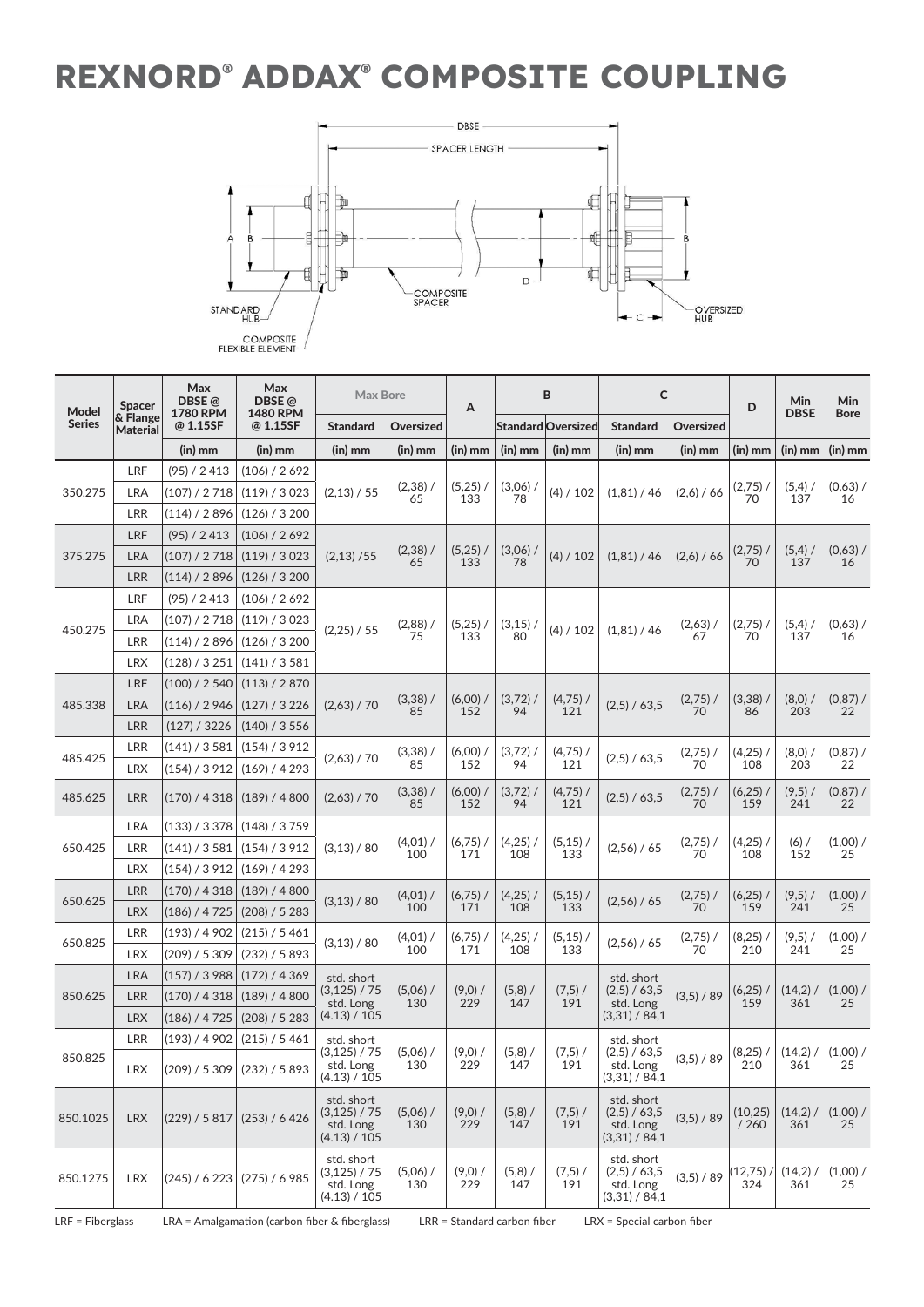### **REXNORD® ADDAX® COMPOSITE COUPLING**



| <b>Model</b><br><b>Series</b> | <b>Spacer</b><br>& Flange | <b>Continuous Torque</b><br>@ 1.0 SF | <b>Peak Overload Torque</b> | Weight @ Min<br><b>DBSE</b> | $WR2$ @ Min DBSE              | <b>Weight change</b><br>per length | WR <sup>2</sup> change<br>per length |  |
|-------------------------------|---------------------------|--------------------------------------|-----------------------------|-----------------------------|-------------------------------|------------------------------------|--------------------------------------|--|
|                               | <b>Material</b>           | $(in-lb) / Nm$                       | $(in-lb) / Nm$              | (lbs) / kg                  | $(lb-in2)$ / kgm <sup>2</sup> | (lb/in) / kg/m                     | $(lb-in^2/in) / kgm^2/m$             |  |
| 350.275                       | LRF                       |                                      |                             | (13,8) / 6,2                |                               | (0,07) / 1,5                       | (0,13) / 0,0015                      |  |
|                               | <b>LRA</b>                | (3617)/408                           | (5425) / 613                |                             | (32) / 0,0093                 | (0.06) / 1.2                       | (0,11) / 0,0013                      |  |
|                               | <b>LRR</b>                |                                      |                             |                             |                               | (0.06) / 1.1                       | (0,10) / 0,0012                      |  |
| 375.275                       | LRF                       |                                      |                             |                             |                               | (0,07) / 1,5                       | (0,13) / 0,0015                      |  |
|                               | <b>LRA</b>                | (5311)/600                           | (7967) / 900                | (13,8) / 6,2                | (32) / 0,0093                 | (0,06) / 1,2                       | (0,11) / 0,0013                      |  |
|                               | LRR                       |                                      |                             |                             |                               | (0,06) / 1,1                       | (0,10) / 0,0012                      |  |
|                               | LRF                       |                                      | (10 875) / 1 229            | (12,9) / 5,9                | (32) / 0,0093                 | (0.07) / 1.5                       | (0,13) / 0,0015                      |  |
|                               | <b>LRA</b>                |                                      |                             |                             |                               | (0,06) / 1,2                       | (0,11) / 0,0013                      |  |
| 450.275                       | <b>LRR</b>                | (7250)/820                           |                             |                             |                               | (0,06) / 1,1                       | (0,10) / 0,0012                      |  |
|                               | <b>LRX</b>                |                                      |                             |                             |                               | (0.06) / 1.2                       | (0,10) / 0,0012                      |  |
| 485.338                       | LRF                       |                                      | (16 500) / 1 864            | (23,4) / 10,6               |                               | (0.09) / 1.8                       | (0,24) / 0,0029                      |  |
|                               | <b>LRA</b>                | (11000) / 1243                       |                             |                             | (47) / 0,014                  | (0,08) / 1,5                       | (0,21) / 0,0024                      |  |
|                               | <b>LRR</b>                |                                      |                             |                             |                               | (0,07) / 1,4                       | (0,19) / 0,0022                      |  |
| 485.425                       | LRR                       |                                      |                             |                             |                               | (0,09) / 1,7                       | (0,38) / 0,0044                      |  |
|                               | <b>LRX</b>                | (11000) / 1243                       | (16 500) / 1864             | (24.0) / 10.9               | (74) / 0.022                  | (0,09) / 1,8                       | (0,39) / 0,0045                      |  |
| 485.625                       | LRR                       | (11 000) / 1 243                     | (16 500) / 1 864            | (26,5) / 12,0               | (92) / 0,027                  | (0,13) / 2,6                       | (1,2) / 0,015                        |  |
| 650.425                       | LRA                       |                                      | (27415) / 3097              | (31,5) / 14,3               |                               | (0,10) / 1,9                       | (0,42) / 0,0049                      |  |
|                               | LRR                       | (18 275) / 2 065                     |                             |                             | (122) / 0,036                 | (0,089) / 1,7                      | (0,38) / 0,0044                      |  |
|                               | <b>LRX</b>                |                                      |                             |                             |                               | (0,092) / 1,8                      | (0,39) / 0,005                       |  |
|                               | LRR                       |                                      |                             |                             |                               | (0,13) / 2,6                       | (1,2) / 0,014                        |  |
| 650.625                       | <b>LRX</b>                | (18 275) / 2 065                     | (27415) / 3097              | (34,4) / 15,6               | (141) / 0.041                 | (0.14) / 2.7                       | (1,3) / 0,015                        |  |
|                               | LRR                       |                                      |                             |                             |                               | (0,18) / 3,4                       | (2,9) / 0,033                        |  |
| 650.825                       | <b>LRX</b>                | (18275) / 2065                       | (27 415) / 3 097            | (37,9) / 17,2               | (194) / 0.056                 | (0,18) / 3,6                       | (3,0) / 0,035                        |  |
| 850.625                       | <b>LRA</b>                |                                      | (54300) / 6135              | (63,6) / 28,8               |                               | (0.15) / 2.9                       | (1,4) / 0,016                        |  |
|                               | <b>LRR</b>                | (36 200) / 4 090                     |                             |                             | (440) / 0,130                 | (0,13) / 2,6                       | (1,2) / 0.014                        |  |
|                               | <b>LRX</b>                |                                      |                             |                             |                               | (0,14) / 2,7                       | (1,3) / 0,015                        |  |
| 850.825                       | <b>LRR</b>                |                                      |                             |                             |                               | (0,18) / 3,4                       | (2,9) / 0,033                        |  |
|                               | <b>LRX</b>                | (36 200) / 4 090                     | (54 300) / 6 135            | (68,5) / 31,0               | (512) / 0.15                  | (0,18) / 3,6                       | (3,0) / 0,035                        |  |
| 850.1025                      | <b>LRX</b>                | (36 200) / 4 090                     | (54300) / 6135              | (74,8) / 33,9               | (657) / 0,19                  | (0,23) / 4,4                       | (5,8) / 0,067                        |  |
| 850.1275                      | <b>LRX</b>                | (36 200) / 4 090                     | (54 300) / 6 135            | (78,4) / 35,6               | (768) / 0.22                  | (0,28) / 5,5                       | (11,3) / 0,13                        |  |

The standard weight and inertia (WR²) values are at minimum DBSE and standard minimum bore for a complete assembly. To determine the total weight or inertia subtract the minimum DBSE from the total DBSE required and multiply that value times the WT and/or WR $^2$  change per length then add that calculated WT or WR $^2$  to the minimum DBSE values. Values may vary slightly depending on your actual bore and key size.